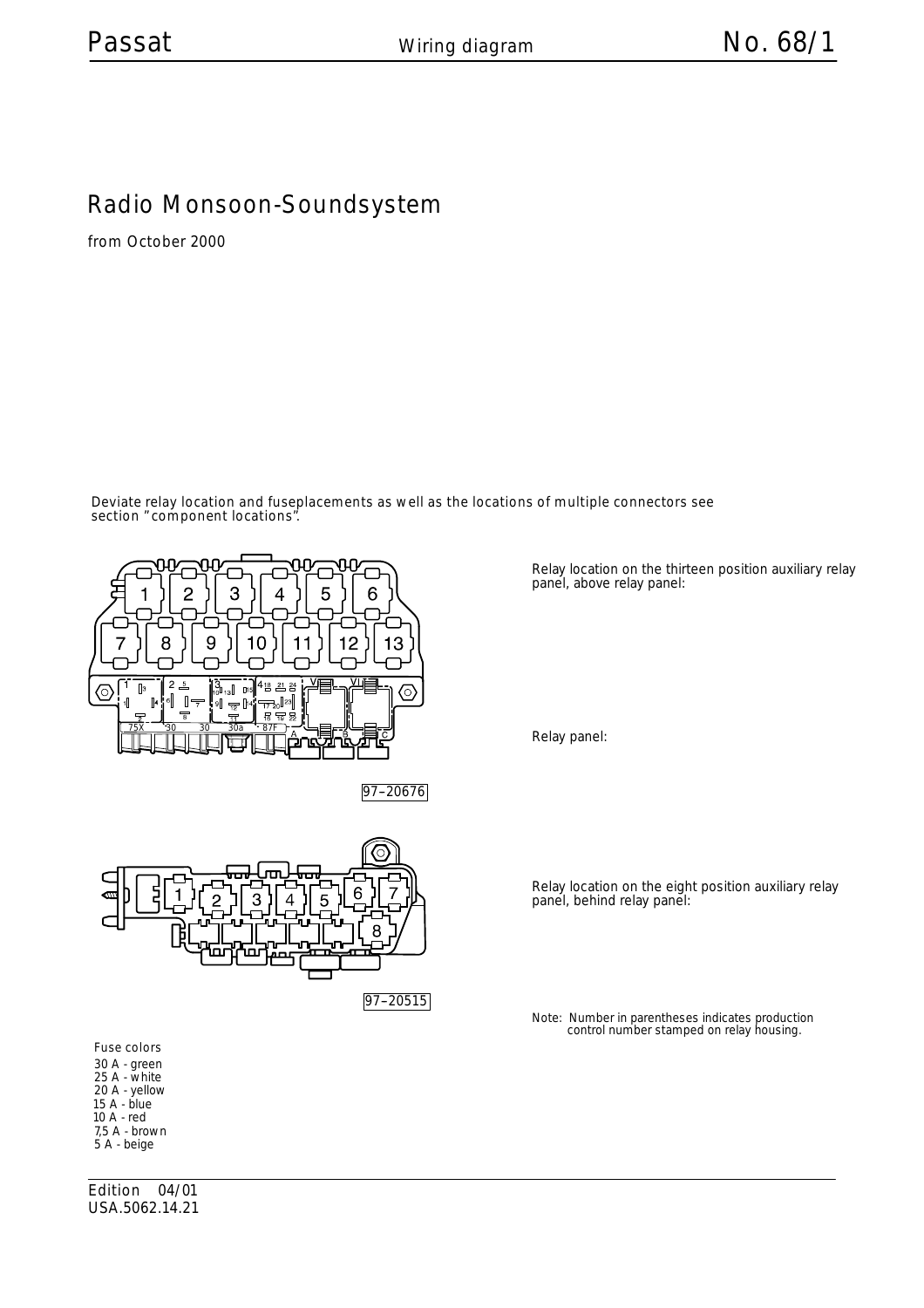

T23 - 23-Pin Connector, on Amplifier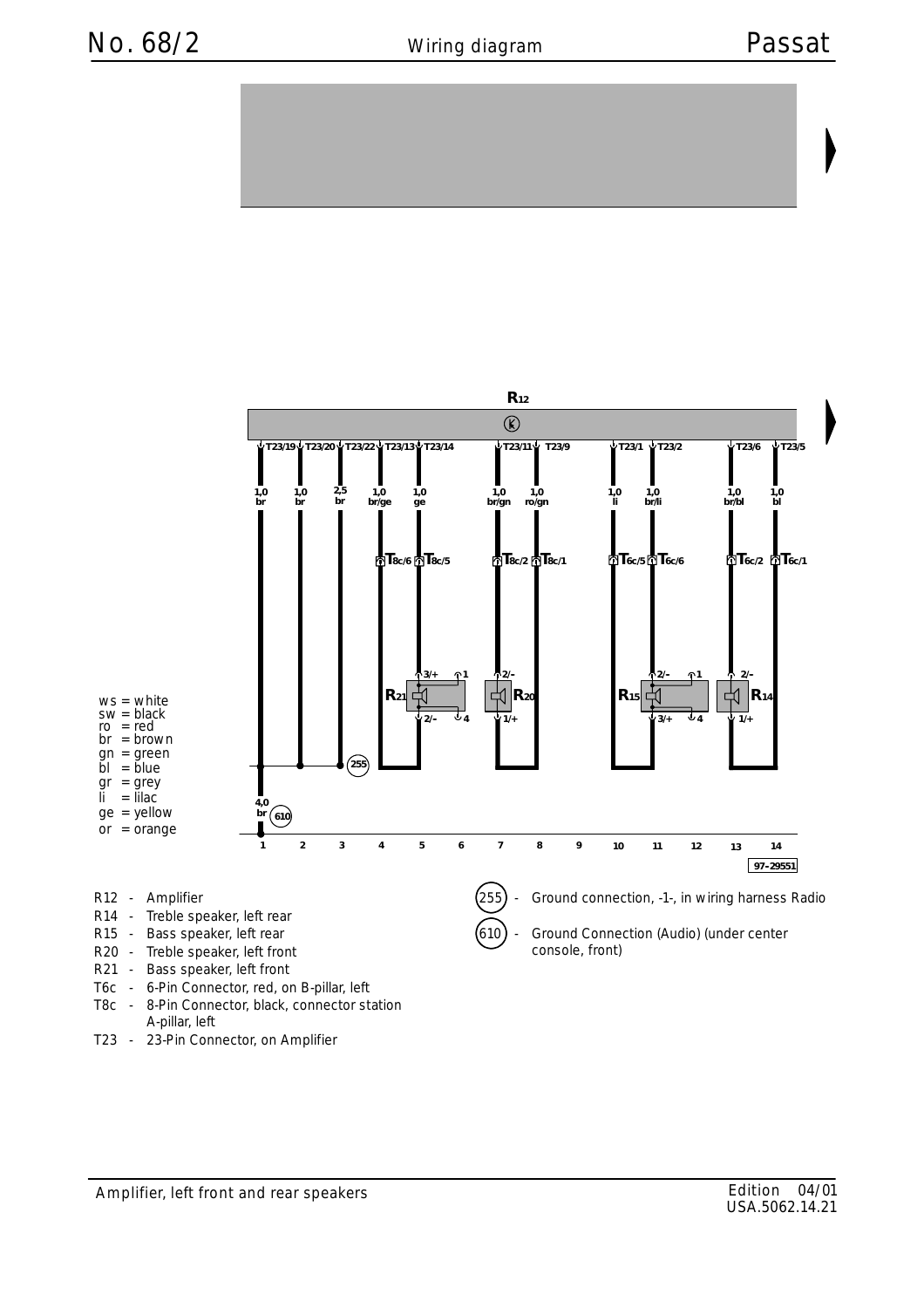

T23 - 23-Pin Connector, on Amplifier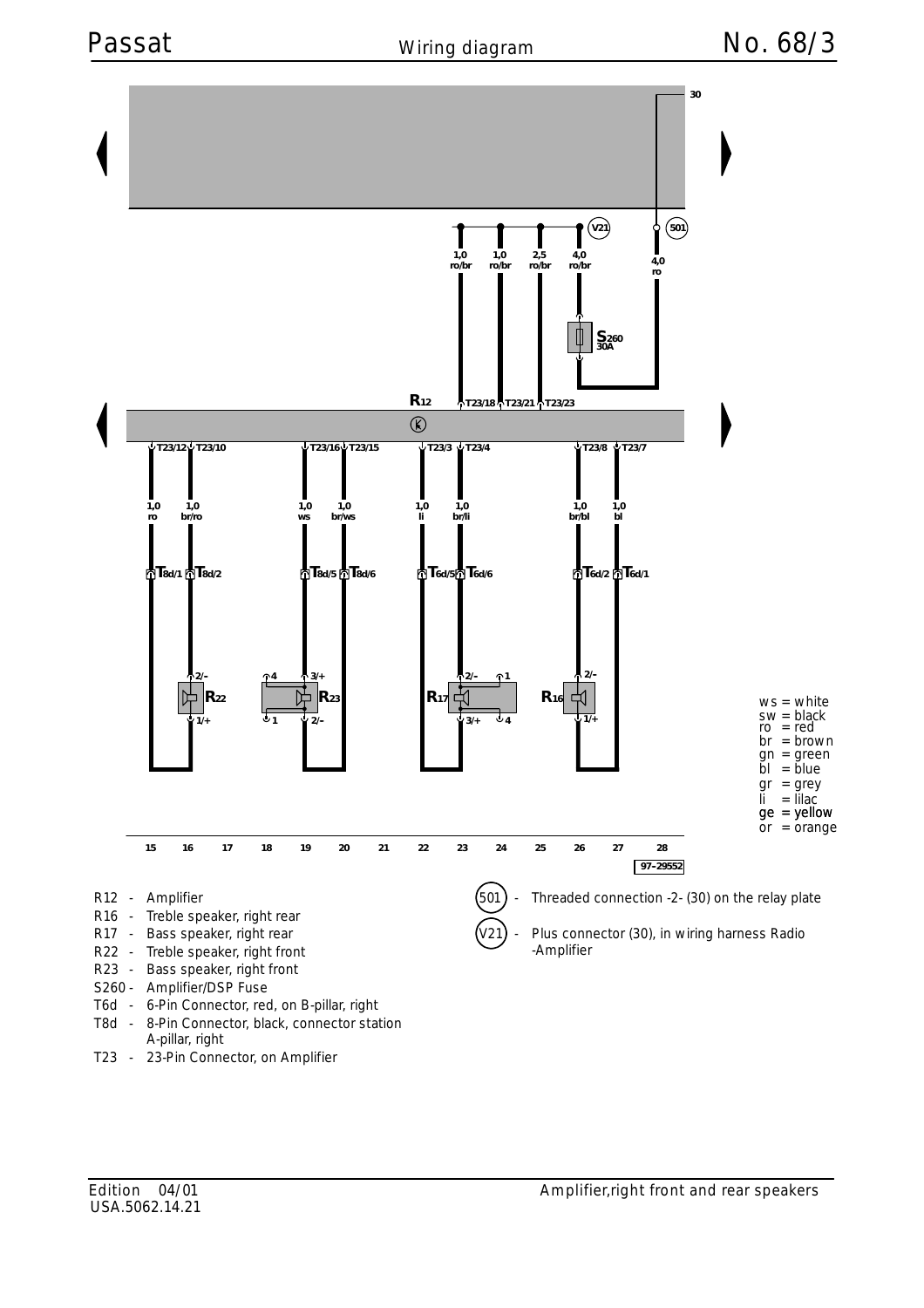No. 68/4 Wiring diagram Passat